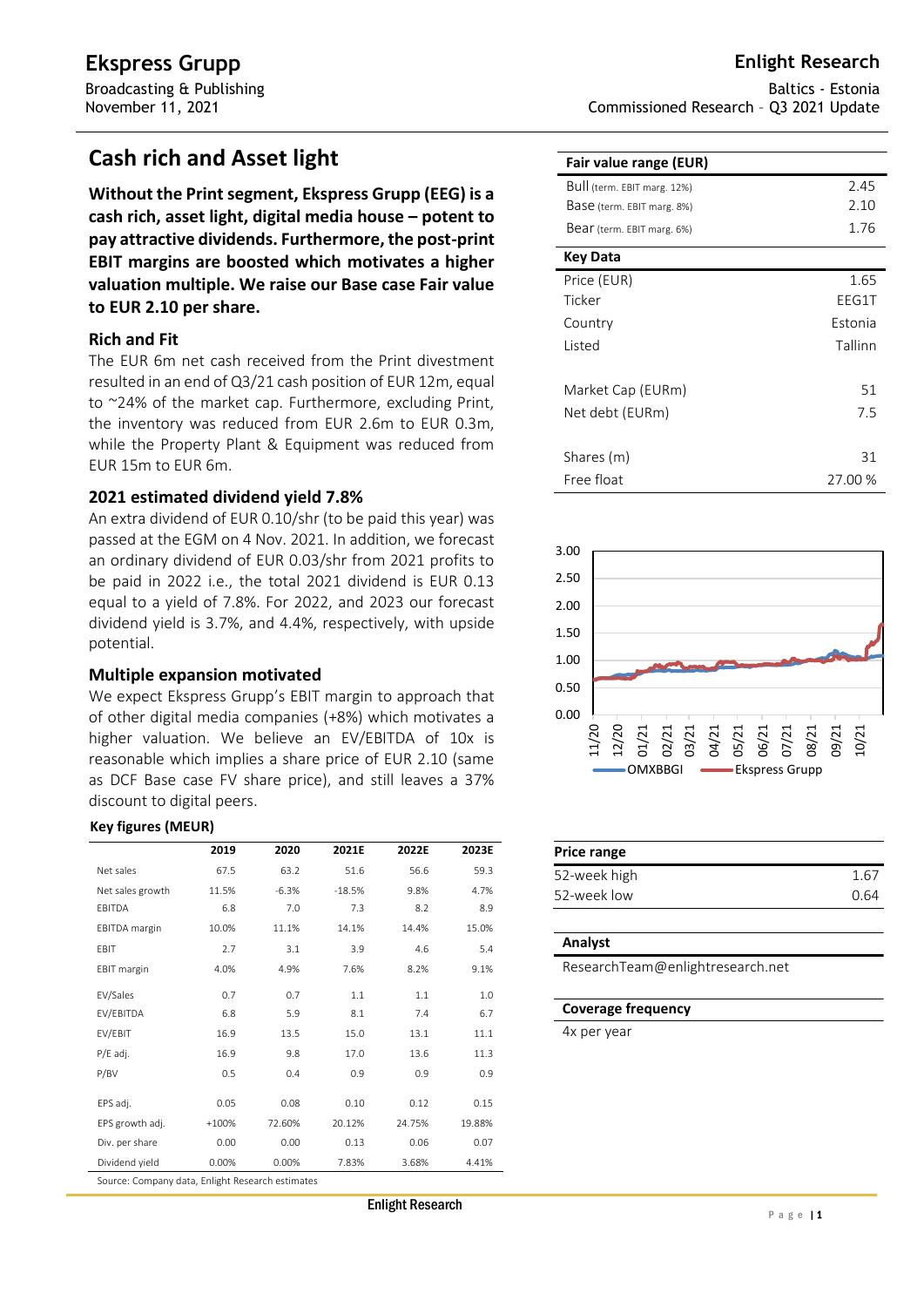# **Q3 Key takeaways**

### **Cash rich and Asset light**

Following the Print segment divestment, Ekspress Grupp is a cash rich, asset light, profitable operation. The net cash received from the Print divestment of EUR 6.3m (EUR 0.20/shr) resulted in a cash position at the end of Q3/21 of EUR 12.4m (EUR 0.40/shr), up from EUR 4.2m (EUR 0.14/shr) at the end of the previous quarter (before the divestment). We believe this proves that the Print divestment EV of EUR 10m was a good price for all shareholders. Another advantage of the divestment is the reduction in assets needed to run the business. Comparing the Inventory and Property Plant & Equipment assets before and after the Print divestment, we see that the inventories were reduced from EUR 2.6m to just EUR 0.3m, while the Property Plant & Equipment was reduced from EUR 15.0 to EUR 6.2m.



Print divestment impact on Cash and Net debt

Source: Company reports



### Print divestment impact on assets

Source: Company reports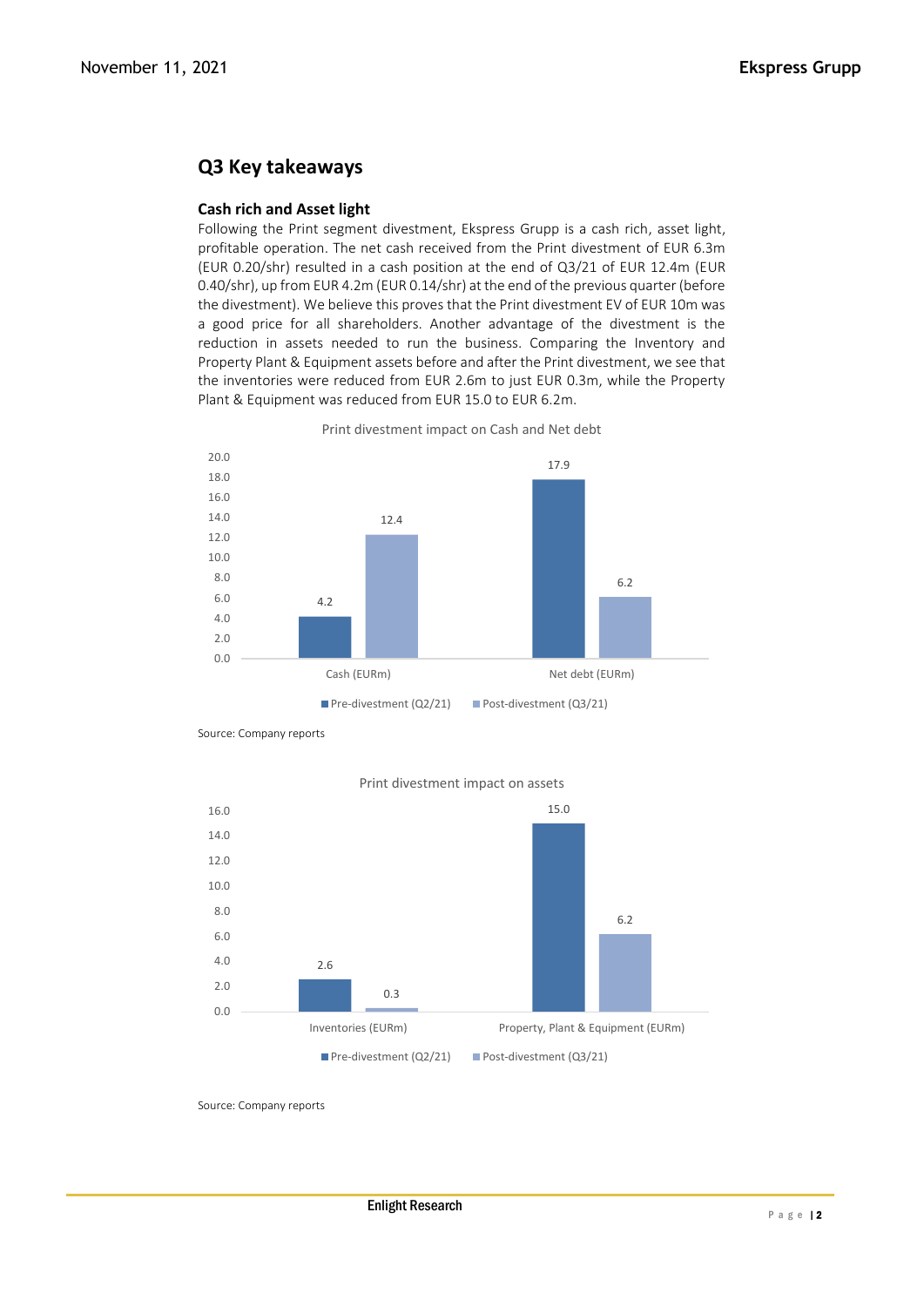#### **Dividends coming up**

The post-print cash position of 12.4m combined with lower future investment need enables attractive dividends in our view. At the Extra General Meeting (EGM) on 4 November 2021, an extra dividend of EUR 0.10 per share, or EUR 3.0m was approved (equal to a yield of 6.0% based on share price of EUR 1.66). This dividend is set to be paid out on 23 November 2021. Furthermore, a new dividend policy has been approved stating that at least 30% of annual profits shall be paid out as dividends from 2022 and onwards. We foresee an ordinary dividend of EUR 0.03 per share in 2021 (to be paid in 2022). This means the total dividend from 2021 is EUR 0.13 per share whereof EUR 0.10 is paid this year and EUR 0.03 is paid in 2022. For 2022, and 2023, we forecast ordinary dividends of EUR 0.06, and EUR 0.07 per share, respectively. Given the strong cash position, our dividend forecast for 2022, and 2023 could be considered conservative. Worth noting is that Ekspress Grupp can distribute up to EUR 27.5m in dividends without having to pay income tax i.e., the dividends declared this year will not increase the corporate income tax paid in 2021 or the next year.



Source: Enlight Research (estimates) \*Extraordinary dividend of EUR 0.10 approved at EGM on 4 November 2021 to be paid in 2021 + forecast ordinary dividend of EUR 0.03 to be paid in 2022, Dividend yield based on a share price of EUR 1.66

#### **Print divestment boost margins**

We expect the Print divestment to boost Ekspress Grupp's full-year 2021 EBIT margin to 7.6% from 4.9% in 2020. Our 2021 EBIT margin estimate including the Print segment was 6.4% i.e., the divestment improved our estimated EBIT margin by 1.2 percentage points to 7.6%. For 2022, and 2023, our estimated EBIT margin is 8.2% (up from 6.6% including Print), and 9.1% (up from 6.7% including Print), respectively. Our 2021 estimated EBIT margin of 7.6% is well supported by the Q3/21 reported EBIT margin of 10.6%. Worth noting is that the forecast EBIT margin improvement is a result of Ekspress Grupp leapfrogging into a digital leader territory in terms of digital share of sales, which translates into EBIT margins in line with other digital media houses.

Estimated EBIT margin before and after Print divestment



Source: Enlight Research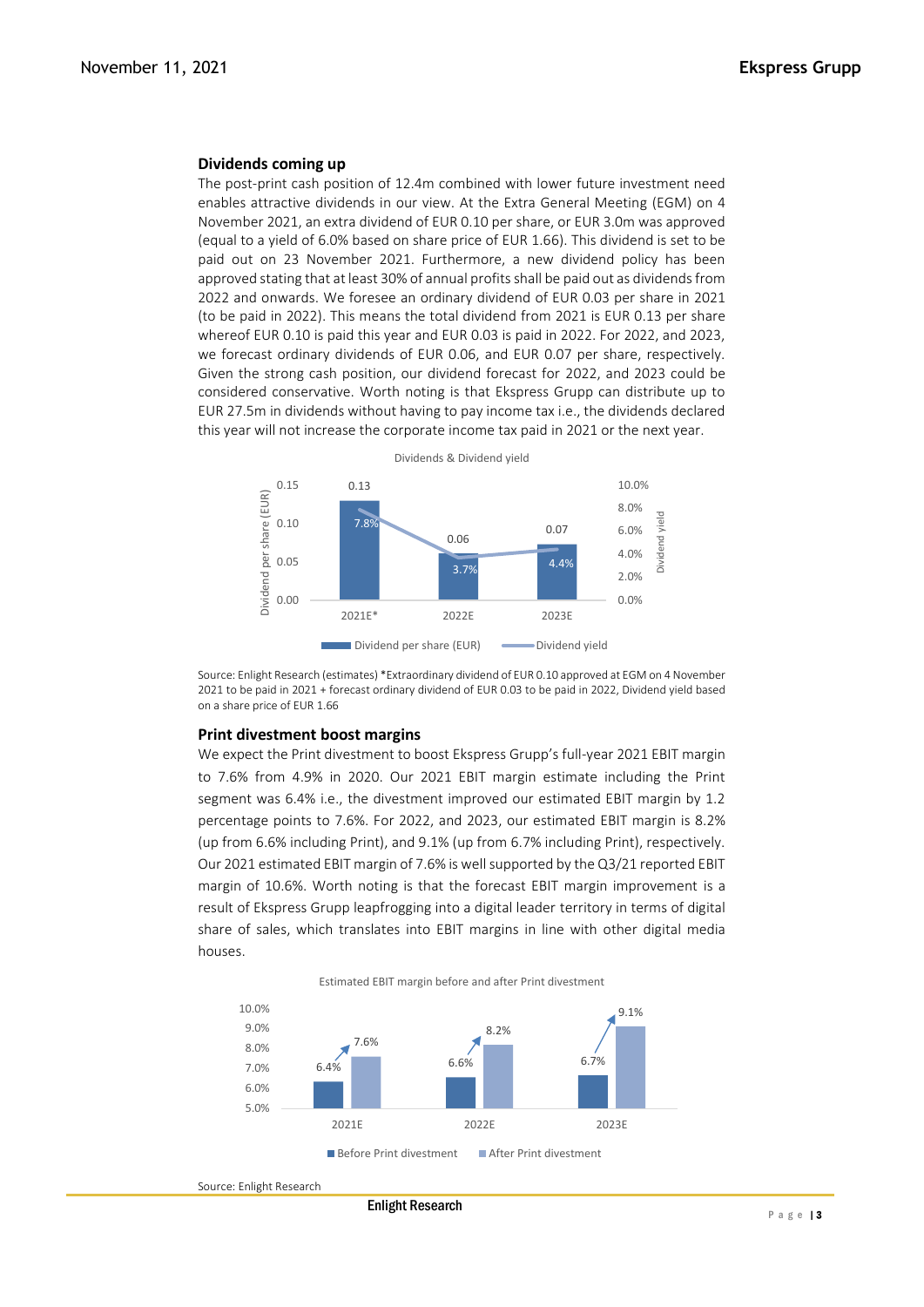

Source: Enlight Research (Ekspress Grupp), MarketScreener (peer consensus)



Estimated Share of Digital sales post print divestment

Source: Enlight Research

#### **Higher EBIT margin motivate multiple expansion**

Ekspress Grupp is currently trading at an EV/EBITDA 2021E multiple of 8.1x, corresponding to a discount of around 50% to digital leader peers Alma Media and Daily Mail & General. The discount is even higher compared to Schibsted's EV/EBITDA multiple of 38x, but we consider this an extreme value. While the peers' larger size and higher liquidity motivates a higher multiple, we believe the discount of around 50% to Alma Media and Daily Mail & General is too big and therefore see a multiple expansion for Ekspress Grupp. Given that Ekspress Grupp (excluding Print) share of digital sales is on par or higher than its digital leader peers, we believe a reasonable EV/EBITDA 2021E multiple for Ekspress Grupp is 10.0x which indicates a share price of EUR 2.10. This would still leave a discount of around 37% to Alma Media and Daily Mail & General.

| Ekspress Grupp motivated share price post Print divestment |      |
|------------------------------------------------------------|------|
| 2021E EBITDA (EURm)                                        | 7.3  |
| Motivated 2021 EV/EBITDA                                   | 10.0 |
| Motivated EV (EURm)                                        | 72   |
| Less Net debt (EURm)                                       | 7.5  |
| Motivated Market cap (EURm)                                | 65   |
| Motivated Share price (EUR)                                | 2.10 |
| Source: Enlight Research                                   |      |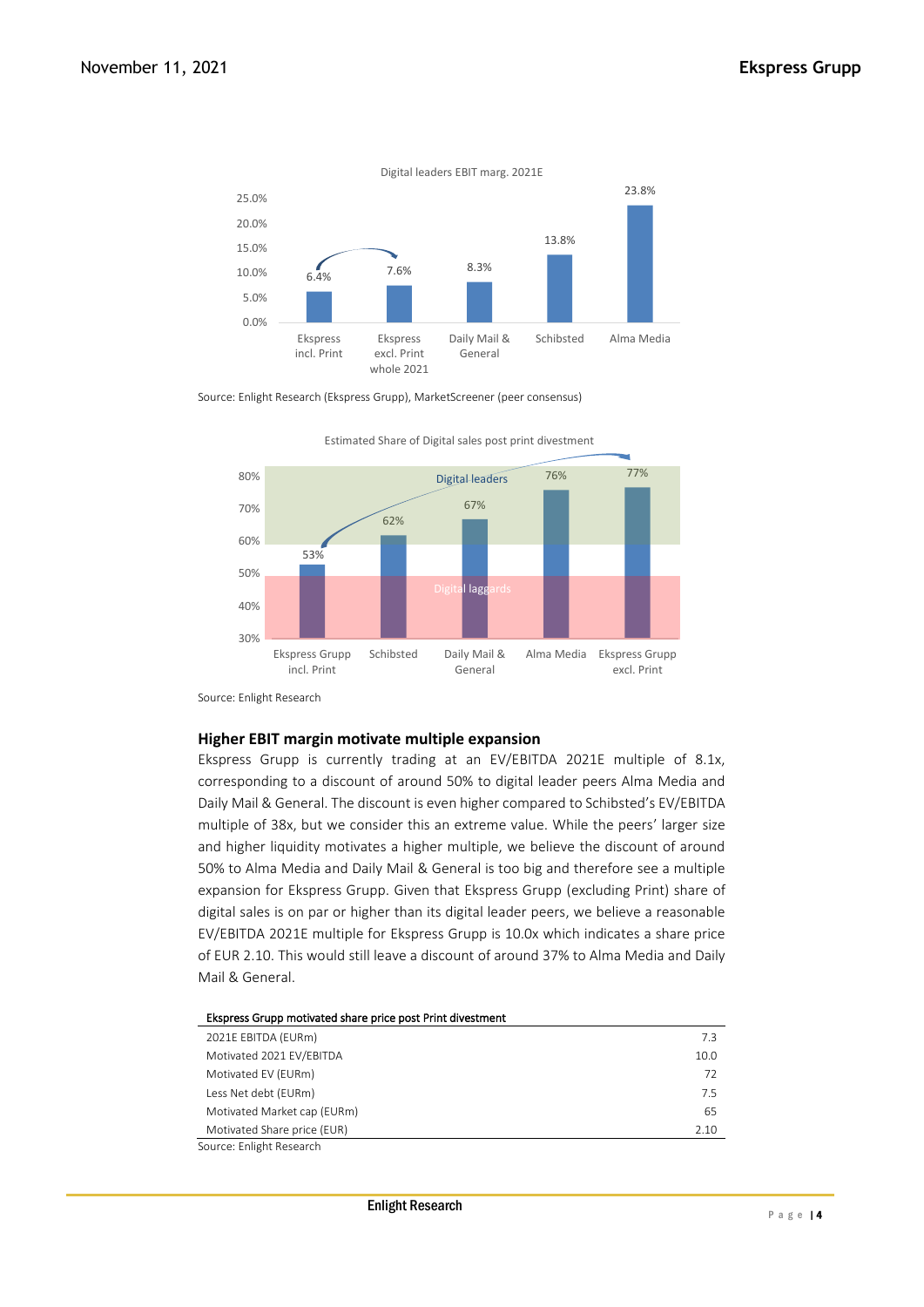

Digital leaders EV/EBITDA multiple on 2021 EBITDA forecast

Source: Enlight Research (Ekspress Grupp), MarketScreener (Alma Media, Daily Mail & General, Schibsted)

### **DCF Valuation**

Our DCF valuation indicate a Base case Fair value per share of EUR 2.10, corresponding to an EV/EBITDA 2021 multiple of 10.0x i.e., it is consistent with our motivated peer valuation share price. Our Base case assumed terminal EBIT margin is 10.0%, which reflects the higher margins inherent in a digital media company. Our Bear and Bull case motivated share prices are EUR 1.76, and EUR 2.45, respectively. The only difference between our Bear and Bull scenarios is the assumed terminal EBIT margin which is 8% (Bear) and 12% (Bull), respectively. See below tables for our scenarios and DCF sensitivity.

| <b>DCF Valuation Scenarios</b> | Bear | Base  | Bull  |
|--------------------------------|------|-------|-------|
| <b>WACC</b>                    | 9.4% | 9.4%  | 9.4%  |
| Terminal Sales growth          | 3.0% | 3.0%  | 3.0%  |
| Terminal EBIT margin           | 8.0% | 10.0% | 12.0% |
| Fair Value per share           | 1.76 | 2.10  | 2.45  |
| Source: Enlight Research       |      |       |       |

| <b>DCF sensitivity</b> | Current | Step |         | <b>Test values &amp; Results</b> |      |       |      |      |      |      |      |       |      |
|------------------------|---------|------|---------|----------------------------------|------|-------|------|------|------|------|------|-------|------|
| Equity beta            | 1.20    | 0.15 | 0.45    | 0.60                             | 0.75 | 0.90  | 1.05 | 1.2  | 1.35 | 1.50 | 1.65 | 1.80  | 1.95 |
| Fair value (DCF)       | 2.10    |      | 3.68    | 3.22                             | 2.86 | 2.56  | 2.31 | 2.10 | 1.92 | 1.77 | 1.64 | 1.52  | 1.41 |
| Target debt ratio*     | 30.0%   | 5.0% | 5%      | 10%                              | 15%  | 20%   | 25%  | 30%  | 35%  | 40%  | 45%  | 50%   | 55%  |
| Fair value (DCF)       | 2.10    |      | 1.45    | 1.55                             | 1.67 | 1.79  | 1.94 | 2.10 | 2.29 | 2.52 | 2.78 | 3.10  | 3.49 |
| Riskfree interest rate | 2.5 %   | 0.5% | $0.0\%$ | 0.5%                             | 1.0% | 1.5 % | 2.0% | 2.5% | 3.0% | 3.5% | 4.0% | 4.5 % | 5.0% |
| Fair value (DCF)       | 2.10    |      | 3.03    | 2.80                             | 2.59 | 2.41  | 2.25 | 2.10 | 1.97 | 1.86 | 1.76 | 1.66  | 1.57 |

Source: Enlight Research

 $*(D/D+E)$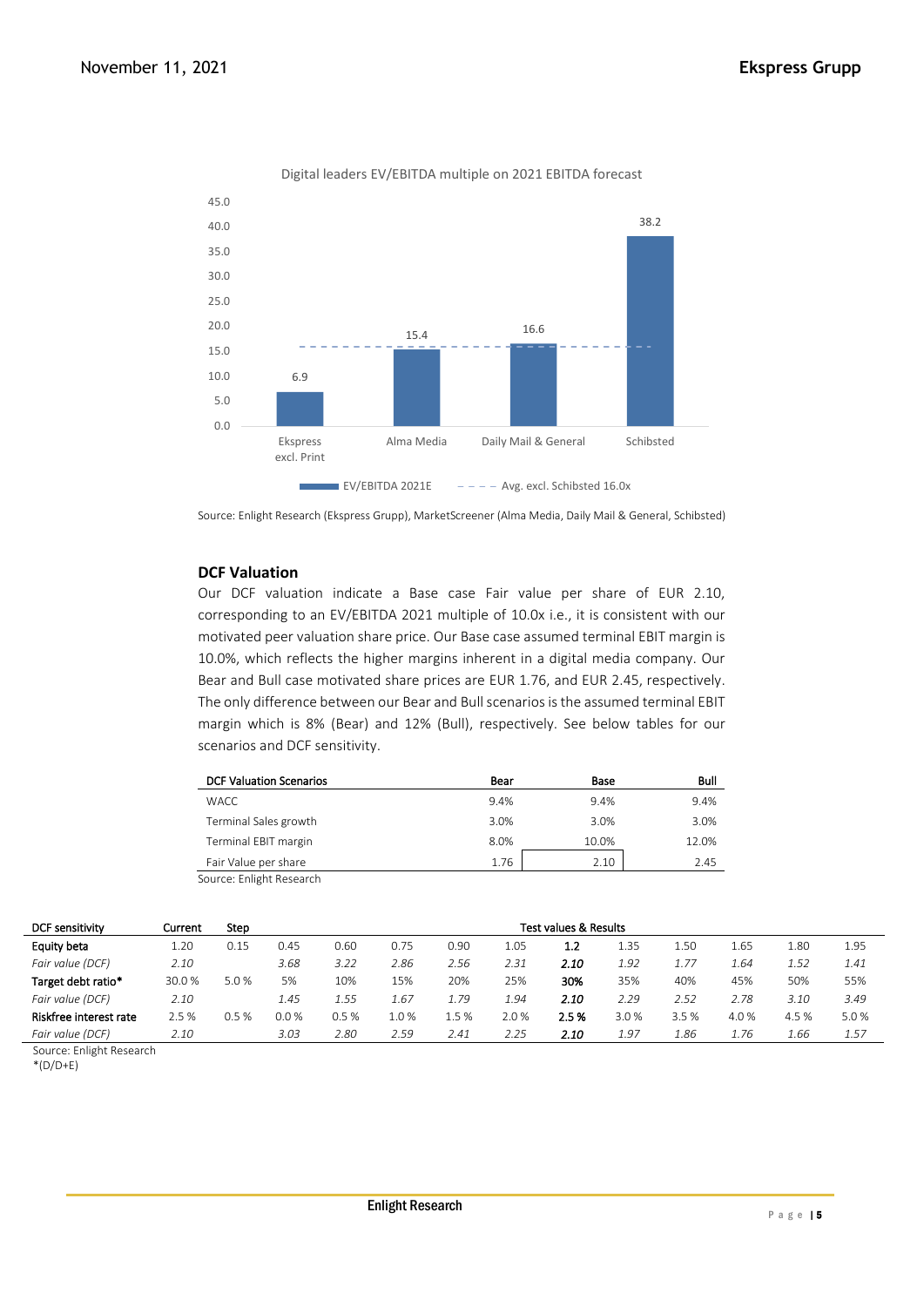## **Estimate deviations**

#### **Sales deviations by segment**

The Q3/21 Media segment sales of EUR 12.9m was in line with forecast. The Q3/21 digital and online sales of EUR 10.1m was slightly below forecast of EUR 10.4m. The Print segment sales was not reported as it is no longer part of the Group. The Q3/21 Corporate functions sales was EUR 0.2m lower than estimated, but this was more than offset by EUR 0.5m lower eliminations than forecast.

| Deviation table by Segment  |                    |                    |             |          |
|-----------------------------|--------------------|--------------------|-------------|----------|
|                             | Estimate           | Outcome            | <b>Diff</b> | Diff     |
| <b>Sales</b>                | Q <sub>3</sub> /21 | Q <sub>3</sub> /21 | <b>EURm</b> | %        |
| Media segment               | 12.965             | 12.925             | 0.0         | $-0.3%$  |
| whereof digital and online  | 10.390             | 10.061             | $-0.3$      | $-3.2%$  |
| Printing                    | 0.000              | 0.000              | 0.0         |          |
| Corporate functions         | 1.180              | 0.999              | $-0.2$      | $-15.3%$ |
| Eliminations pct of sales   | $-1.132$           | $-0.660$           | 0.5         | $-41.7%$ |
| <b>Total Sales (Equity)</b> | 13.013             | 13.264             | 0.3         | 1.9%     |

# Deviation table by Segment

|                            | Estimate | Outcome  | Diff    |  |
|----------------------------|----------|----------|---------|--|
| Sales growth               | Q3/21    | Q3/21    | bps     |  |
| Media segment              | 20.0%    | 19.6%    | $-37$   |  |
| whereof digital and online | 33.0%    | 28.8%    | $-421$  |  |
| Printing                   | nm       | nm       | nm      |  |
| Corporate functions        | 70.0%    | 43.9%    | $-2605$ |  |
| Eliminations pct of sales  | 8.0%     | 5.0%     | $-302$  |  |
| <b>Total sales</b>         | -14.8%   | $-13.2%$ | 164     |  |

Source: Company reports, Enlight Research

#### **EBITDA deviations by segment**

The Q3/21 Media segment EBITDA was EUR 0.2m or 7.0% above our forecast as digital subscriptions continued to boost earnings. The Q3/21 EBITDA margin was 18.6%, which was better than our forecast of 17.3% (displays the high margins inherent in digital sales). Corporate functions and Eliminations came in EUR 0.1m, and EUR 0.4m, better than forecast.

|                                 | Estimate           | Outcome  | <b>Diff</b> | Diff     |  |
|---------------------------------|--------------------|----------|-------------|----------|--|
| <b>EBITDA by segment</b>        | Q3/21              | Q3/21    | <b>EURm</b> | %        |  |
| Media segment                   | 2.243              | 2.401    | 0.2         | 7.0%     |  |
| Printing                        | 0.000              | 0.000    | 0.0         |          |  |
| Corporate functions             | $-0.201$           | $-0.134$ | 0.1         | $-33.2%$ |  |
| <b>Fliminations</b>             | $-0.400$           | $-0.016$ | 0.4         | $-96.0%$ |  |
| <b>EBITDA</b> (equity)          | 1.642              | 2.251    | 0.6         | 37.1%    |  |
|                                 |                    |          |             |          |  |
|                                 | Estimate           | Outcome  | <b>Diff</b> |          |  |
| <b>EBITDA margin by segment</b> | Q <sub>3</sub> /21 | Q3/21    | bps         |          |  |
| Media segment                   | 17.3%              | 18.6%    | 128         |          |  |
| Printing                        | na                 | na       | na          |          |  |
| Corporate functions             | $-17.0\%$          | $-13.4%$ | 359         |          |  |
| EBITDA (equity)                 | 12.6%              | 17.0%    | 435         |          |  |

Source: Company reports, Enlight Research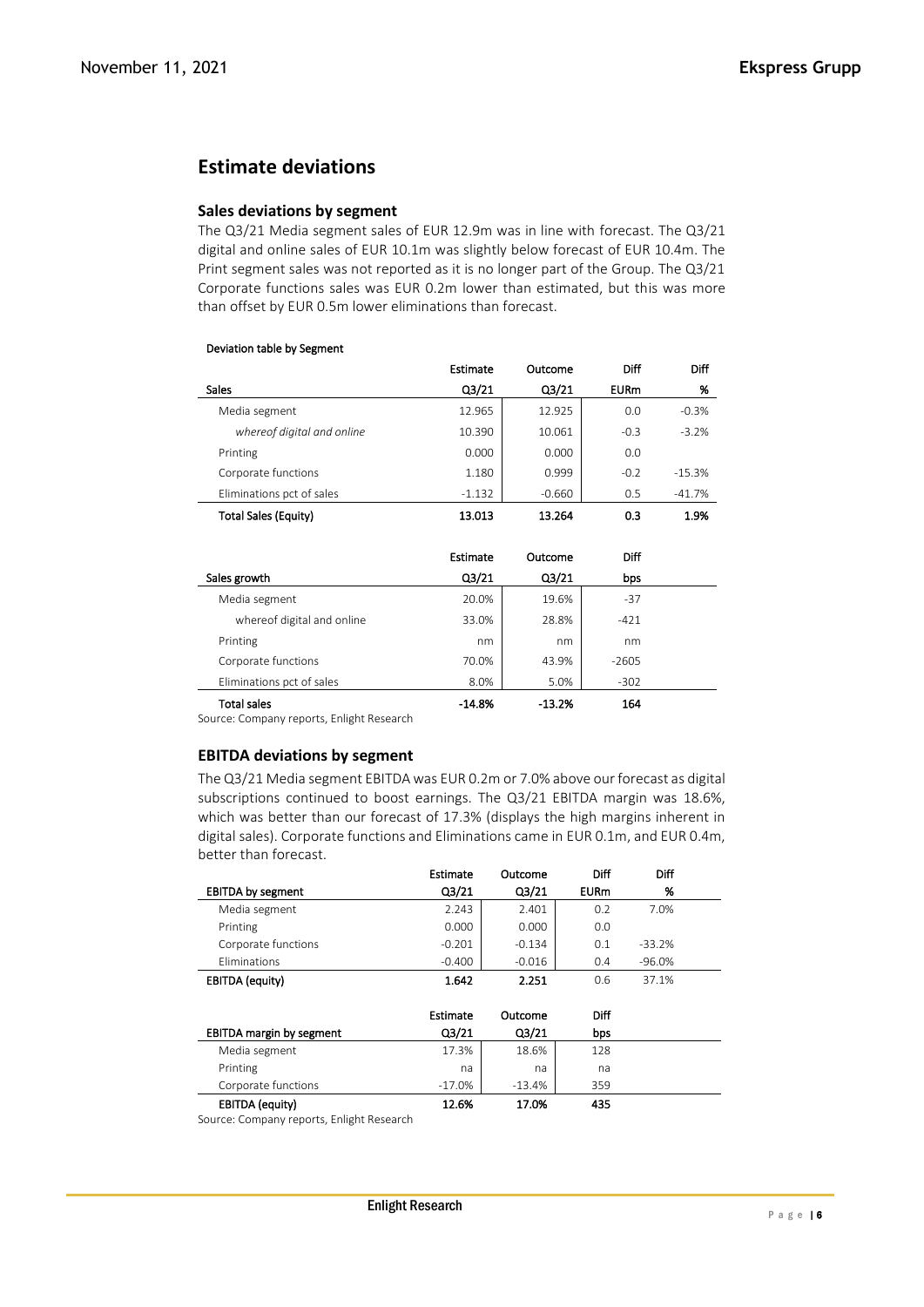### **Group deviations**

The Q3/21 Group sales of EUR 13.3m was EUR 0.3m higher than our EUR 13.0m estimate, while the Gross profit was 7.6% or EUR 0.2m higher than forecast. The Q3/21 EBITDA of EUR 2.3m was 37% better than forecast, while the Operating profit was 22% above forecast. The positive deviation at the Operating profit line increased at the Net profit line which was 48% better than forecast (EUR 1.1m vs. est. 0.8m), as the profit from JVs and the tax came in better than expected.

|                              | Estimate           | Outcome        | Diff        | Diff      |
|------------------------------|--------------------|----------------|-------------|-----------|
| P&L (EURm)                   | Q <sub>3</sub> /21 | Q3/21          | <b>EURm</b> | %         |
| Sales                        | 13.013             | 13.264         | 0.251       | 1.9%      |
| Costs of sales               | $-9.838$           | $-9.849$       | $-0.011$    | 0.1%      |
| Gross profit (loss)          | 3.175              | 3.415          | 0.240       | 7.6%      |
| Other income                 | 0.156              | 0.291          | 0.135       | 86.4%     |
| Marketing expenses           | $-0.651$           | $-0.494$       | 0.157       | $-24.1%$  |
| Administrative expenses      | $-1.507$           | $-1.799$       | $-0.292$    | 19.4%     |
| Other expenses               | $-0.025$           | $-0.013$       | 0.012       | -48.0%    |
| Operating profit             | 1.149              | 1.400          | 0.251       | 21.9%     |
| Interest income              | 0.009              | 0.009          | 0.000       | 0.0%      |
| Interest expense             | $-0.202$           | $-0.175$       | 0.027       | $-13.4%$  |
| FX gain/loss                 | 0.000              | 0.000          | 0.000       |           |
| Other finance costs          | $-0.015$           | $-0.067$       | $-0.052$    | 346.7%    |
| Financial net                | $-0.208$           | $-0.233$       | $-0.025$    | 12.0%     |
| Profit on shrs of JVs        | $-0.063$           | 0.042          | 0.105       | $-166.7%$ |
| Profit on shrs of associates | 0.032              | 0.016          | $-0.016$    | $-50.0%$  |
| Profit (loss) before taxes   | 0.910              | 1.225          | 0.315       | 34.6%     |
| Income tax                   | $-0.136$           | $-0.081$       | 0.055       | $-40.4%$  |
| Net profit                   | 0.774              | 1.144          | 0.370       | 47.8%     |
| Other                        | $-0.007$           | $-0.007$       | 0.000       | 0.0%      |
| Net profit (loss)            | 0.767              | 1.137          | 0.370       | 48.2%     |
| <b>EBITDA</b>                | 1.642              | 2.251          | 0.609       | 37.1%     |
|                              | <b>Estimate</b>    | Outcome        | Diff        |           |
| Sales growth                 | Q3/21              | Q3/21          | bps         |           |
| Group Sales                  | $-14.8%$           | $-13.2%$       | 164         |           |
|                              | <b>Estimate</b>    |                | Diff        |           |
|                              |                    | Outcome        |             |           |
| Margins                      | Q3/21<br>24.4%     | Q3/21<br>25.7% | bps<br>135  |           |
| Gross margin                 |                    |                |             |           |
| <b>EBITDA</b> margin         | 12.6%<br>8.8%      | 17.0%          | 435         |           |
| <b>EBIT margin</b>           |                    | 10.6%          | 173         |           |

#### Deviation table Group

Net profit margin 5.9% 8.6% 268 Source: Company reports, Enlight Research

PTP margin 224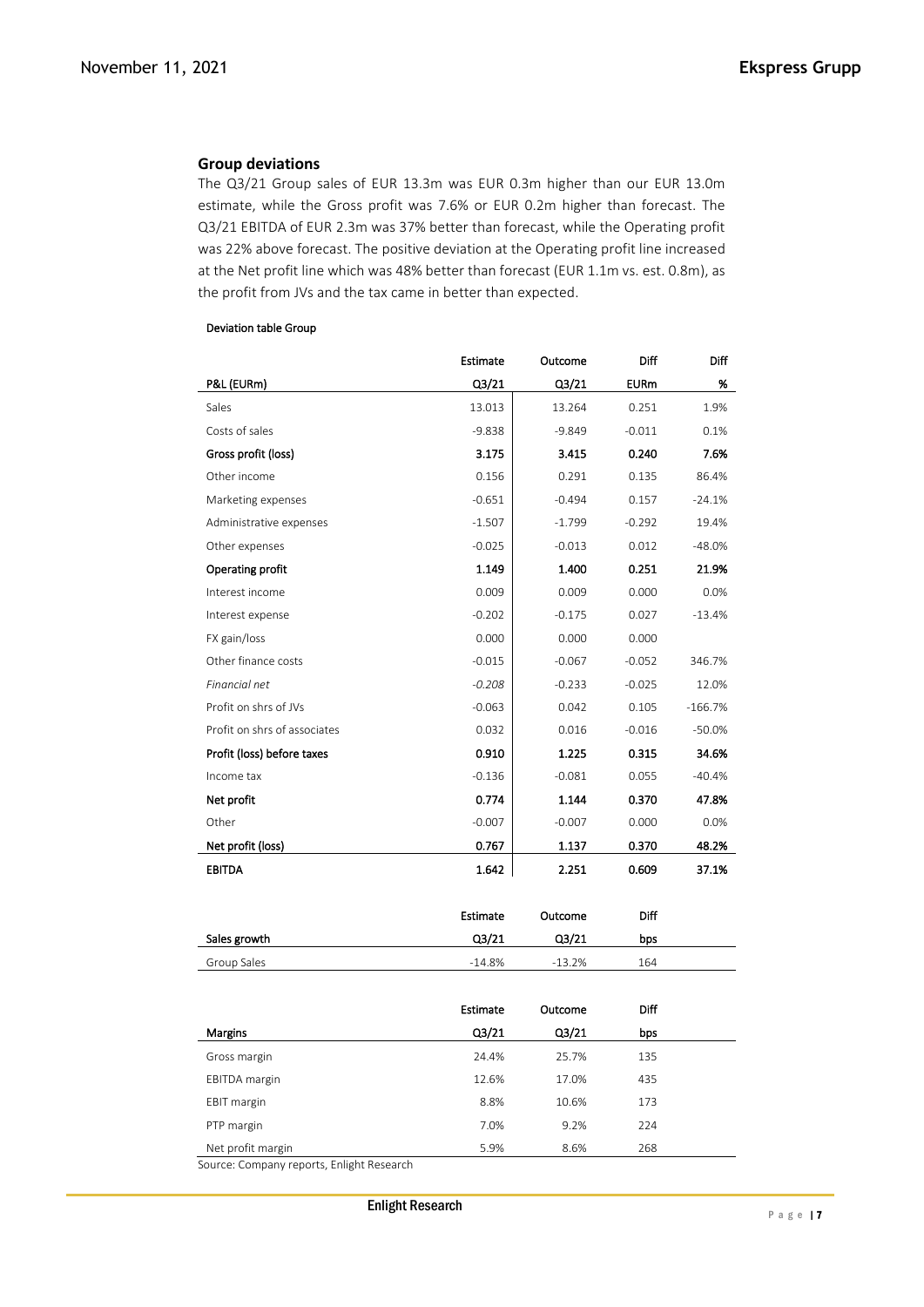## **Estimate changes**

### **Group estimate changes**

Following the Print segment divestment, the Group estimates are basically the same as the Media segment estimates (including Corporate functions and Eliminations). We lower our Sales estimates slightly (1-2%) in the forecast period 2021-23. Given that the Q3/21 Sales were slightly above forecast, our lower 2021 forecast could be considered conservative. The main reason for the adjustment is a slightly more cautions stand in light of the pandemic situation in the Baltic countries.

Our EBITDA forecast is raised by 10-17% in the forecast period 2021-23 following the much better than expected EBITDA margin in Q3/21 (17.0% vs. est. 12.6%). We lower our EBIT estimates in the forecast period by 4-10% mainly due to higher assumed salaries. This year, the lower EBIT forecast is offset by higher result from JVs and lower assumed tax, leaving the EPS unchanged at EUR 0.10. For 2022, these factors offset almost all the lower EBIT estimate (EPS is lowered by EUR 0.01). For 2023, we raise our EPS estimate by EUR 0.01 as the margin improvement continue. For 2021, we raise our estimated dividend from EUR 0.04 to EUR 0.13 whereof EUR 0.10 is an extraordinary dividend. For 2022, and 2023, we raise our dividend by EUR 0.01.

| Sales (EURm)                                                                                                | 2021E   | 2022E    | 2023E   |
|-------------------------------------------------------------------------------------------------------------|---------|----------|---------|
| Old estimate (incl. Print)                                                                                  | 52.6    | 57.4     | 60.1    |
| New estimate (excl. Print)                                                                                  | 51.6    | 56.6     | 59.3    |
| Change                                                                                                      | $-1.0$  | $-0.8$   | $-0.8$  |
| Change (pct)                                                                                                | $-1.9%$ | $-1.4%$  | $-1.4%$ |
|                                                                                                             |         |          |         |
| EBITDA (EURm)                                                                                               | 2021E   | 2022E    | 2023E   |
| Old estimate (incl. Print)                                                                                  | 6.2     | 7.4      | 7.8     |
| New estimate (excl. Print)                                                                                  | 7.3     | 8.2      | 8.9     |
| Change                                                                                                      | 1.1     | 0.8      | 1.1     |
| Change (pct)                                                                                                | 17.3%   | 10.2%    | 14.2%   |
|                                                                                                             |         |          |         |
| EBIT (EURm)                                                                                                 | 2021E   | 2022E    | 2023E   |
| Old estimate (incl. Print)                                                                                  | 4.2     | 5.2      | 5.6     |
| New estimate (excl. Print)                                                                                  | 3.9     | 4.6      | 5.4     |
| Change                                                                                                      | $-0.3$  | $-0.5$   | $-0.2$  |
| Change (pct)                                                                                                | $-6.9%$ | $-10.2%$ | $-4.1%$ |
|                                                                                                             |         |          |         |
| EPS (EUR)                                                                                                   | 2021E*  | 2022E    | 2023E   |
| Old estimate (incl. Print)                                                                                  | 0.10    | 0.13     | 0.14    |
| New estimate (excl. Print)                                                                                  | 0.10    | 0.12     | 0.15    |
| Change                                                                                                      | 0.00    | $-0.01$  | 0.00    |
| Change (pct)                                                                                                | 0.0%    | $-6.5%$  | 2.8%    |
|                                                                                                             |         |          |         |
| Dividend (EUR)                                                                                              | 2021E   | 2022E    | 2023E   |
| Old estimate (incl. Print)                                                                                  | 0.04    | 0.05     | 0.06    |
| New estimate (excl. Print)                                                                                  | 0.13    | 0.06     | 0.07    |
| Change                                                                                                      | 0.09    | 0.01     | 0.01    |
| Change (pct)<br>Source: Eplight Research *Excluding ELIR 2.2m one-off net loss from discontinued operations | 225.0%  | 22.1%    | 22.0%   |

## Group estimate changes

urce: Enlight Research \*Excluding EUR 2.2m one-off net loss from discontinu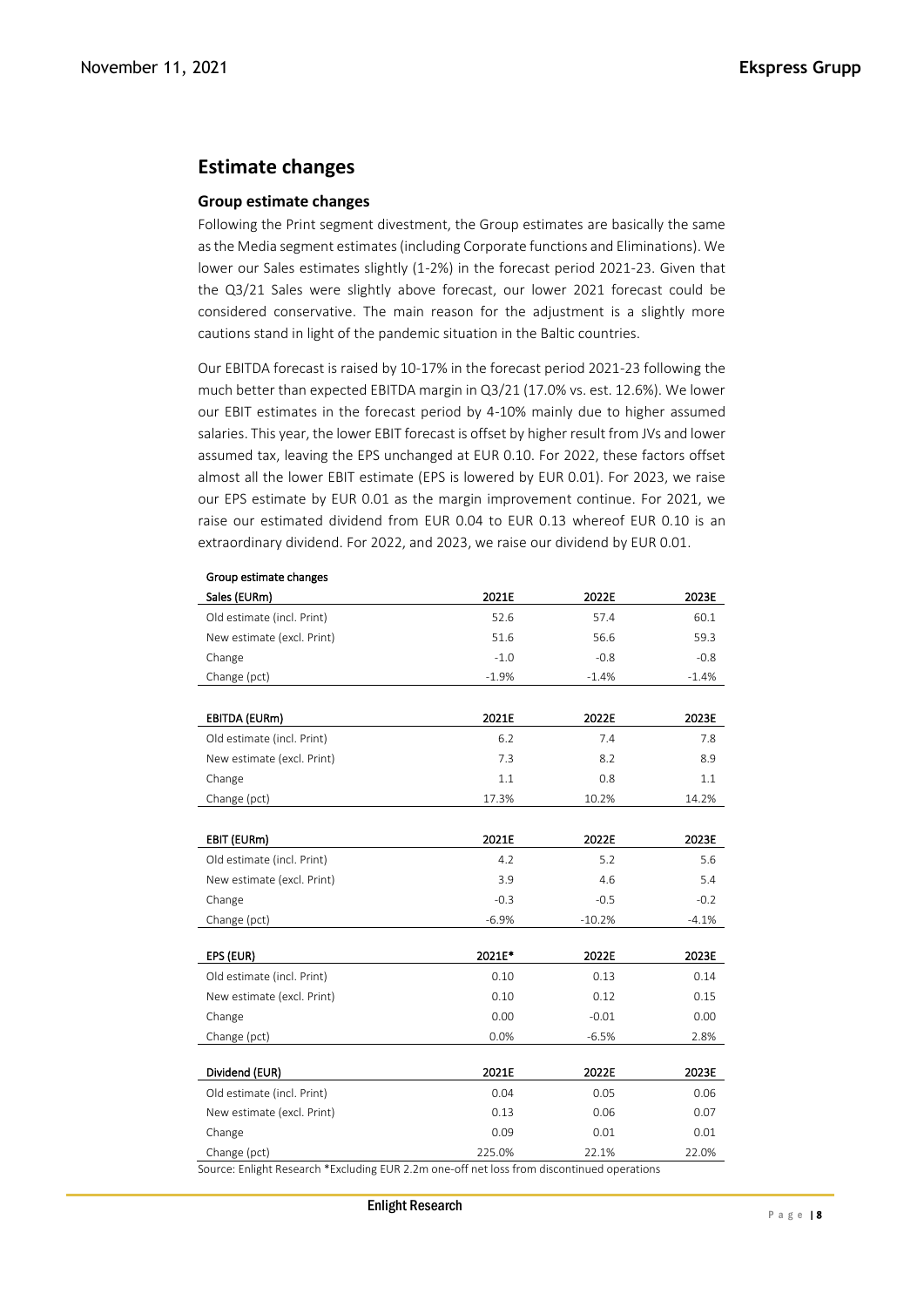# **Valuation update**

#### **Peer valuation**

We divide our peer companies into Digital leaders (60%+ digital sales), and Digital laggards (less than 50% digital sales). Print service providers are no longer part of our Ekspress Grupp peer universe following the Print segment divestment. Since our last update (after the Q2/21 report), the 2021E EV/EBITDA multiple has stayed roughly the same for Digital leaders (23.4x vs. 23.9x in Q2 Update) and Digital laggards (unchanged at 9.9x). During the same time period, the 2021E EV/EBITDA multiple for Ekspress Grupp has increased from 6.9x to 8.1x, which we believe is motivated given that the Company now clearly belongs to the Digital leader peer group. Despite the higher EV/EBITDA multiple, Ekspress Grupp is trading at a discount of 66% to Digital leaders (8.1x for Ekspress Grupp vs. 23.4x for Digital leaders), i.e., we believe a higher multiple can be motived for Ekspress Grupp (see Key takeaways in this report).





Source: MarketScreener, Enlight Research, Q1/20 prices from 14 May 2020, Q2/20 prices from 4 Aug 2020, Q3/20 prices from 11 Nov 2020, Q4/20 prices from 17 Feb 2021, Q1/21 prices from 6 May 2021, Q2/21 prices from 12 Aug, Q3/21 prices from 2 Nov.

#### Digital leaders

| ------------         |            |        |         |         |          |          |          |          |           |           |           |           |
|----------------------|------------|--------|---------|---------|----------|----------|----------|----------|-----------|-----------|-----------|-----------|
|                      |            |        | Mcap    |         |          |          |          |          |           |           |           |           |
|                      |            | Price  | (m)     | EV(m)   | EV/Sales | EV/Sales | EV/Sales | EV/Sales | EV/EBITDA | EV/EBITDA | EV/EBITDA | EV/EBITDA |
| Company              | Ccy        | (last) | (last)  | (last)  | 2020     | 2021E    | 2022E    | 2023E    | 2020      | 2021E     | 2022E     | 2023E     |
| Alma Media           | EUR        | 11.53  | 950     | 1,157   | 5.0      | 4.2      | 4.0      | 3.8      | 19.0      | 15.4      | 13.3      | 12.7      |
| Daily Mail & General | GBP        | 10.49  | 2,396   | 2,219   | 1.8      | 1.9      | 1.9      | 1.8      | 14.9      | 16.6      | 14.1      | 12.6      |
| Schibsted            | <b>NOK</b> | 435.80 | 101,949 | 108,532 | 8.4      | 7.4      | 6.9      | 6.5      | 51.1      | 38.2      | 34.8      | 31.8      |
| Average              |            |        |         |         | 5.1      | 4.5      | 4.3      | 4.1      | 28.3      | 23.4      | 20.7      | 19.0      |
| Median               |            |        |         |         | 5.0      | 4.2      | 4.0      | 3.8      | 19.0      | 16.6      | 14.1      | 12.7      |
|                      |            |        |         |         |          |          |          |          |           |           |           |           |
| Ekspress Grupp       | EUR        | 1.66   | 51      |         | 0.66     | 1.14     | 1.07     | 1.01     | 5.9       | 8.1       | 7.4       | 6.7       |

#### Digital laggards

|                 |            |        | <b>IVICAD</b> |        |          |          |          |          |           |           |           |           |
|-----------------|------------|--------|---------------|--------|----------|----------|----------|----------|-----------|-----------|-----------|-----------|
|                 |            | Price  | (m)           | EV(m)  | EV/Sales | EV/Sales | EV/Sales | EV/Sales | EV/EBITDA | EV/EBITDA | EV/EBITDA | EV/EBITDA |
| Company         | Ccy        | (last) | (last)        | (last) | 2020E    | 2021E    | 2022E    | 2023E    | 2020      | 2021E     | 2022E     | 2023E     |
| Monrif S.P.A.   | <b>EUR</b> | 0.08   | 17            | 102    | 0.7      | 0.7      | 0.7      | 0.6      | 62.1      | 33.9      | 20.4      | 14.5      |
| Agora           | PLN        | 8.16   | 380           | 537    | 0.6      | 0.6      | 0.5      | 0.5      | 10.5      | 4.5       | 3.1       | 2.7       |
| Cofina SGPS     | <b>EUR</b> | 0.23   | 24            | 70     | 1.0      | 0.9      | 0.9      | 0.9      | 5.0       | 5.0       | 4.6       | 4.6       |
| North Media A/S | <b>DKK</b> | 123.30 | 2,237         | 2,217  | 2.1      | 2.1      | 2.1      | 2.0      | 8.2       | 7.6       | 7.3       | 7.0       |
| Reach PLC       | GBP        | 3.13   | 971           | 936    | 1.6      | 1.5      | 1.6      | 1.6      | 5.8       | 5.5       | 5.4       | 5.3       |
| Sanoma Ovi      | <b>EUR</b> | 14.10  | 2,302         | 2,969  | 2.8      | 2.4      | 2.3      | 2.3      | 6.7       | 9.0       | 8.2       | 7.8       |
| Roularta Media  |            |        |               |        |          |          |          |          |           |           |           |           |
| Group           | <b>EUR</b> | 15.85  | 186           | 100    | 0.4      | 0.4      | 0.4      | 0.3      | 5.1       | 3.9       | 3.2       | 3.0       |
| Average         |            |        |               |        | 1.3      | 1.2      | 1.2      |          | 14.8      | 9.9       | 7.5       | 6.4       |
| Median          |            |        |               |        | 1.0      | 0.9      | 0.9      | 0.9      | 6.7       | 5.5       | 5.4       | 5.3       |

Source: MarketScreener, Enlight Research, prices from 5 Nov. 2021

 $\ddot{\phantom{a}}$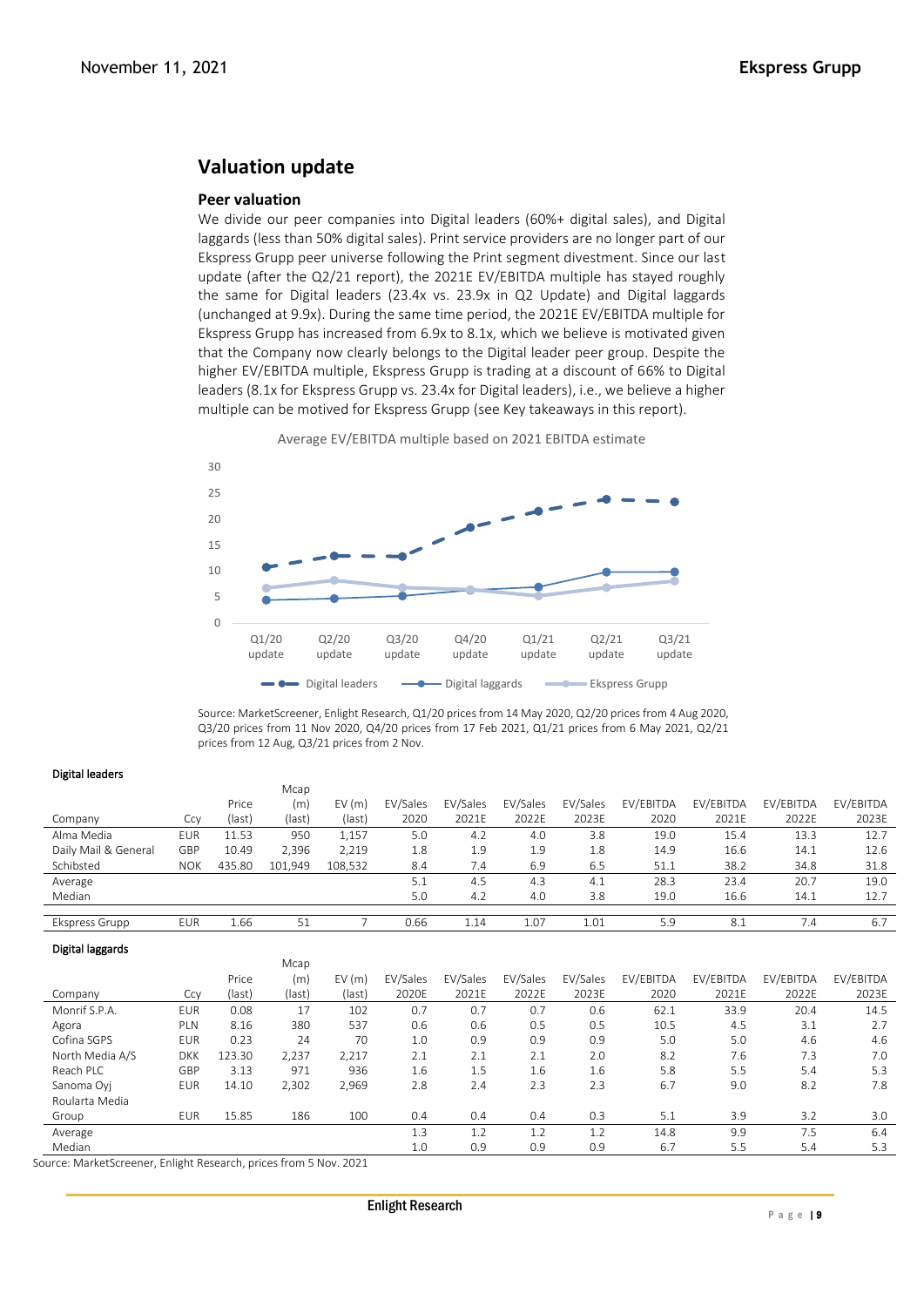# **Risk factors**

Below is a selection of risk factors that we have chosen to highlight given the current environment. It should not be regarded as a complete list of all risk factors. For examples of additional risks, we refer to our initiation report "Transforming to Digital" published on Nov 18, 2019.

## **Covid-19**

Although the pandemic seems to have increased the speed of the digital transformation in the form of digital subscriber growth, the digital ticketing platform and has been negatively affected. A prolonged pandemic with restrictions on larger events could continue to affect the ticketing platform negatively. Furthermore, a lockdown affects the outdoor digital advertising business negatively.

### **Interest rate risk**

The interest rates on loans are tied to the EURIBOR. A significant increase in the EURIBOR most likely would affect the profitability of the company.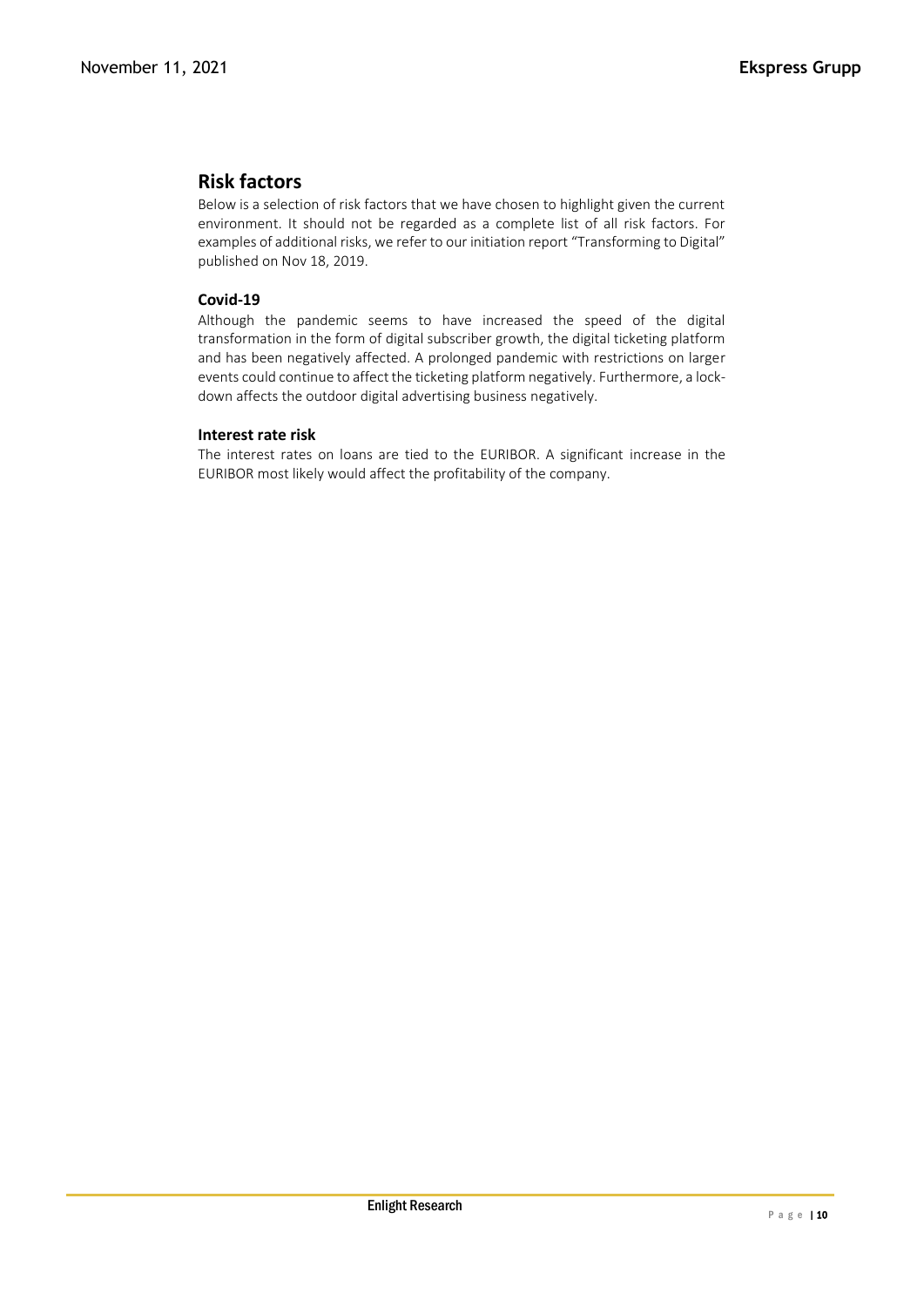| <b>Income Statement</b>                               | 2019           | 2020                  | 2021E               | 2022E               | 2023E          |
|-------------------------------------------------------|----------------|-----------------------|---------------------|---------------------|----------------|
| Net sales                                             | 67             | 63                    | 52                  | 57                  | 59             |
| Total operating costs                                 | $-61$          | $-56$                 | $-44$               | $-48$               | $-50$          |
| EBITDA                                                | 7              | 7                     | 7                   | 8                   | 9              |
| Depr. & Amort.                                        | $-4$           | $-4$                  | $-3$                | $-4$                | $-3$           |
| One-off EBIT items                                    | $\mathbf 0$    | $\mathbf 0$           | 0                   | $\mathbf 0$         | 0              |
| FBIT                                                  | 3              | 3                     | 4                   | 5                   | 5              |
| Financial net                                         | $-1$           | $\Omega$              | $-1$                | $-1$                | $-1$           |
| Pre-tax profit                                        | $\overline{2}$ | 3                     | 3                   | $\overline{a}$      | 5              |
| Taxes                                                 | $\Omega$       | $\Omega$              | $\Omega$            | $\Omega$            | 0              |
| Minority interest                                     | $\mathbf 0$    | $\Omega$              | 0                   | 0                   | 0              |
| Other items                                           | 0              | $\Omega$<br>3         | 0<br>3              | 0<br>$\overline{4}$ | 0<br>5         |
| Net profit                                            | 1              |                       |                     |                     |                |
| <b>Balance Sheet</b>                                  | 2019           | 2020                  | 2021E               | 2022E               | 2023E          |
| Cash and cash equivalent                              | $\overline{4}$ | 6                     | 8                   | 7                   | 6              |
| Receivables                                           | 13             | 9                     | 9                   | 10                  | 10             |
| Inventories                                           | 3              | 3                     | $\Omega$            | $\Omega$            | $\Omega$       |
| Other current assets                                  | $\Omega$       | $\Omega$              | $\mathbf{1}$        | $\mathbf{1}$        | $1\,$          |
| <b>Total current assets</b>                           | 19             | 18                    | 18                  | 18                  | 17             |
| Tangible assets                                       | 15             | 14                    | 7                   | 7                   | 7              |
| Goodwill & Intangible<br>assets                       | 56             | 57                    | 57                  | 57                  | 57             |
| Lease & Investment                                    | $\mathbf 0$    | $\mathbf 0$           | $\mathbf{1}$        | $\overline{2}$      | 3              |
| properties                                            |                |                       |                     |                     |                |
| Long-term Investments                                 | $\mathbf{1}$   | $\overline{2}$        | $\overline{2}$      | $\overline{2}$      | $\overline{2}$ |
| Associated companies                                  | $\overline{2}$ | $\overline{2}$        | $\overline{2}$      | $\overline{2}$      | $\overline{2}$ |
| Other long-term assets                                | $\mathbf{1}$   | $\mathbf{1}$          | $\overline{2}$      | $\overline{2}$      | $\overline{2}$ |
| <b>Total fixed assets</b>                             | 76             | 76                    | 70                  | 71                  | 72             |
| <b>Total assets</b>                                   | 95             | 94                    | 89                  | 89                  | 90             |
| Accounts payable                                      | 16             | 15                    | 13                  | 14                  | 13             |
| Short-term IB debt                                    | 5              | 4                     | $\mathbf{1}$        | $\overline{1}$      | 1              |
| Other current liabilities                             | $\Omega$<br>22 | $\Omega$<br>19        | $\Omega$<br>15      | $\Omega$<br>15      | 0<br>14        |
| <b>Total current liabilities</b><br>Long-term IB debt | 19             | 19                    | 13                  | 13                  |                |
| Convertibles & Lease liab.                            | 0              | 0                     | 1                   | 2                   | 11<br>3        |
| Deferred tax liab.                                    | $\mathbf 0$    | 0                     | 0                   | $\mathbf 0$         | 0              |
| Provisions                                            | $\Omega$       | $\Omega$              | $\Omega$            | $\Omega$            | 0              |
| Other long-term liab.                                 | 3              | $\overline{2}$        | $\overline{2}$      | $\overline{2}$      | $\overline{2}$ |
| Total long-term liab                                  | 22             | 21                    | 16                  | 17                  | 16             |
| <b>Total liabilities</b>                              | 44             | 40                    | 31                  | 32                  | 30             |
| Minority interest                                     | 0              | 0                     | 0                   | $\mathbf 0$         | 0              |
| Shareholders' equity                                  | 52             | 54                    | 58                  | 57                  | 60             |
| <b>Total liabilities and Equity</b>                   | 95             | 94                    | 89                  | 89                  | 90             |
| <b>DCF</b> valuation                                  |                | Cash flow, mEUR       |                     |                     |                |
| WACC (%)                                              | 9.72%          |                       | NPV FCF (2020-2022) |                     | 16             |
| Assumptions 2020-2026 (%)                             |                |                       | NPV FCF (2023-2029) |                     | 21             |
| Average sales growth                                  | 4.48%          | NPV FCF (2030-)       |                     |                     | 43             |
| <b>EBIT</b> margin                                    | 9.28%          | Non-operating assets  |                     |                     | 6              |
| Fair value per share (EUR)                            | 2.10           | Interest-bearing debt |                     |                     | $-22$          |
| Share price (EUR)                                     | 1.66           | Fair value estimate   |                     |                     | 65             |

| <b>Free Cash Flow</b>              | 2019     | 2020        | 2021E                    | 2022E          | 2023E                  |
|------------------------------------|----------|-------------|--------------------------|----------------|------------------------|
| Operating profit                   | 3        | 3           | 4                        | 5              | 5                      |
| Depreciation                       | 4        | 4           | 3                        | $\overline{4}$ | 3                      |
| Working capital chg                | 2        | 2           | 0                        | $-1$           | $-1$                   |
| Other operating CF items           | 0        | 0           | $\Omega$                 | $\Omega$       | 0                      |
| <b>Operating Cash Flow</b>         | 9        | 9           | 7                        | 7              | 8                      |
| Net investments                    | $-15$    | $-3$        | 3                        | $-4$           | $-4$                   |
| Other items                        | 3        | 0           | $\mathbf 0$              | 0              | 0                      |
| <b>Free Cash Flow</b>              | -3       | 6           | 10                       | 4              | 4                      |
| Capital structure                  | 2019     | 2020        | 2021E                    | 2022E          | 2023E                  |
| Equity ratio                       | 54.1%    | 58.0%       | 64.9%                    | 64.3%          | 66.8%                  |
| Debt / Equity ratio                | 47.3%    | 40.7%       | 27.3%                    | 28.3%          | 24.6%                  |
| Gearing %                          | 40.1%    | 29.2%       | 12.9%                    | 16.4%          | 14.6%                  |
| Net debt/EBITDA                    | 3.1      | 2.3         | 1.0                      | 1.2            | 1.0                    |
| <b>Profitability</b>               | 2019     | 2020        | 2021E                    | 2022E          | 2023E                  |
| ROE                                | 2.8%     | 4.7%        | 5.4%                     | 6.6%           | 7.7%                   |
| FCF yield                          | $-14.3%$ | 18.1%       | 19.6%                    | 7.2%           | 8.0%                   |
| <b>EBITDA</b> margin               | 10.0%    | 11.1%       | 14.1%                    | 14.4%          | 15.0%                  |
| <b>EBIT margin</b>                 | 4.0%     | 4.9%        | 7.6%                     | 8.2%           | 9.1%                   |
| PTP margin                         | 2.6%     | 4.5%        | 6.2%                     | 7.1%           | 8.1%                   |
| Net margin                         | 2.1%     | 4.0%        | 5.9%                     | 6.6%           | 7.6%                   |
| <b>Valuation</b>                   | 2019     | 2020        | 2021E                    | 2022E          | 2023E                  |
| P/E                                | 16.9     | 9.8         | 17.0                     | 13.6           | 11.3                   |
| P/E adjusted                       | 16.9     | 9.8         | 17.0                     | 13.6           | 11.3                   |
| P/Sales                            | 0.4      | 0.4         | 1.0                      | 0.9            | 0.9                    |
| EV/Sales                           | 0.7      | 0.7         | 1.1                      | 1.1            | 1.0                    |
| EV/EBITDA                          | 6.8      | 5.9         | 8.1                      | 7.4            | 6.7                    |
| EV/EBIT                            | 16.9     | 13.5        | 15.0                     | 13.1           | 11.1                   |
| P/BV                               | 0.5      | 0.4         | 0.9                      | 0.9            | 0.9                    |
| P/BV tangible                      | $-4.9$   | $-11.3$     | 60.7                     | 85.2           | 15.8                   |
| Per share ratios                   | 2019     | 2020        | 2021E                    | 2022E          | 2023E                  |
| EPS                                | 0.05     | 0.08        | 0.10                     | 0.12           | 0.15                   |
| EPS, adjusted                      | 0.05     | 0.08        | 0.10                     | 0.12           | 0.15                   |
| Operating CF/share                 | 0.29     | 0.30        | 0.23                     | 0.23           | 0.25                   |
| Free Cash Flow/share               | $-0.11$  | 0.14        | 0.32                     | 0.12           | 0.13                   |
| BV/share                           | 1.73     | 1.77        | 1.87                     | 1.86           | 1.94                   |
| Tangible BV/share                  | $-0.16$  | $-0.07$     | 0.03                     | 0.02           | 0.11                   |
| Div. per share                     | 0.00     | 0.00        | 0.13                     | 0.06           | 0.07                   |
| Div. payout ratio                  | 0.0%     | 0.0%        | 132.8%                   | 50.0%          | 50.0%                  |
| Dividend yield                     | 0.0%     | 0.0%        | 7.8%                     | 3.7%           | 4.4%                   |
|                                    |          |             |                          |                |                        |
| <b>Shareholders</b><br>HHL RÜHM OÜ |          |             | Capital<br>24.218        |                | <b>Votes</b><br>47.37% |
| <b>HANS LUIK</b>                   |          |             | 13.219                   |                | 25.86%                 |
| LHV Pensionfond L                  |          |             | 3.113                    |                | 6.09%                  |
| SEB S.A. Client UCITS              |          |             | 1.439                    |                | 2.81%                  |
| Ekspress Grupp AS                  |          |             | 0.853                    |                | 1.67 %                 |
| LHV Pensionfond XL                 |          |             | 0.794                    |                | 1.55%                  |
| Citibank/Govt of Norway            |          |             | 0.535                    |                | 1.05 %                 |
| Compensa Life Vienna Ins.          |          |             | 0.533                    |                | 1.04 %                 |
| SEB Eastern Europe Fund            |          |             | 0.240                    |                | 0.47%                  |
| OU Observa                         |          |             | 0.236                    |                | 0.46%                  |
|                                    |          |             |                          |                |                        |
| Key people<br>CEO                  |          |             | Mari-Liis Rüütsalu       |                |                        |
| CFO                                |          | Signe Kukin |                          |                |                        |
| IR                                 |          | Signe Kukin |                          |                |                        |
| Chairman                           |          |             | Priit Rohumaa (Chairman) |                |                        |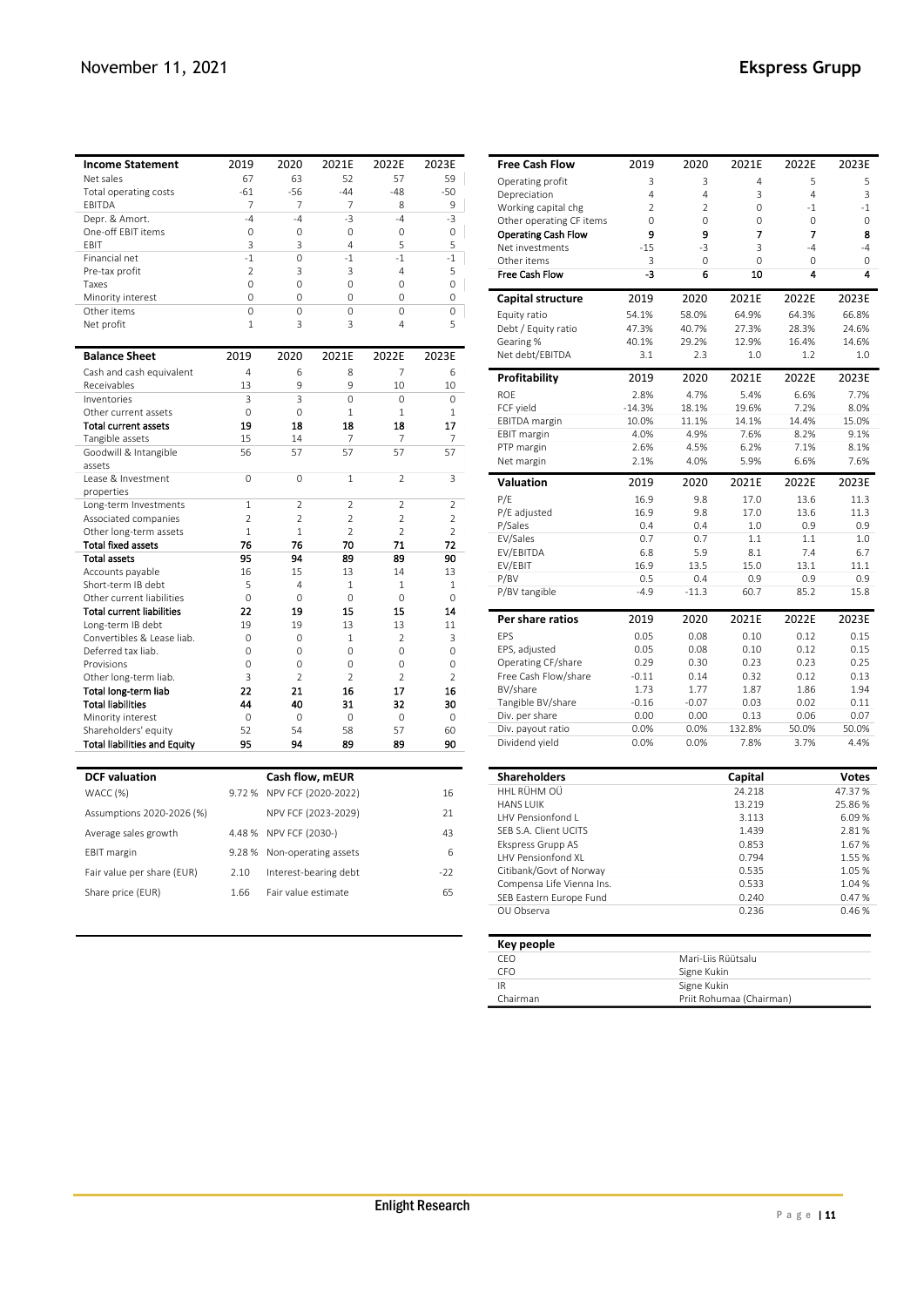| P/E                                                                                                                                        | <b>EPS</b>                                                                                        |  |  |  |
|--------------------------------------------------------------------------------------------------------------------------------------------|---------------------------------------------------------------------------------------------------|--|--|--|
| Price per share                                                                                                                            |                                                                                                   |  |  |  |
| Earnings per share                                                                                                                         | Profit before extraordinary items and taxes - income taxes +                                      |  |  |  |
|                                                                                                                                            | minority interest<br>Number of shares                                                             |  |  |  |
|                                                                                                                                            |                                                                                                   |  |  |  |
| <b>P/Sales</b>                                                                                                                             | <b>DPS</b>                                                                                        |  |  |  |
| Market cap                                                                                                                                 | Dividend for financial period per share                                                           |  |  |  |
| Sales                                                                                                                                      |                                                                                                   |  |  |  |
| P/BV                                                                                                                                       | <b>CEPS</b>                                                                                       |  |  |  |
| Price per share                                                                                                                            | Gross cash flow from operations                                                                   |  |  |  |
| Shareholders' equity + taxed provisions per share                                                                                          | Number of shares                                                                                  |  |  |  |
|                                                                                                                                            |                                                                                                   |  |  |  |
| P/CF<br>Price per share                                                                                                                    | <b>EV/Share</b>                                                                                   |  |  |  |
| Operating cash flow per share                                                                                                              | Enterprise value<br>Number of shares                                                              |  |  |  |
|                                                                                                                                            |                                                                                                   |  |  |  |
| EV (Enterprise value)                                                                                                                      | Sales/Share                                                                                       |  |  |  |
|                                                                                                                                            | Sales                                                                                             |  |  |  |
| Market cap + Net debt + Minority interest at market value - share of                                                                       | Number of shares                                                                                  |  |  |  |
| associated companies at market value                                                                                                       |                                                                                                   |  |  |  |
| Net debt                                                                                                                                   | <b>EBITDA/Share</b>                                                                               |  |  |  |
| Interest-bearing debt - financial assets                                                                                                   |                                                                                                   |  |  |  |
|                                                                                                                                            | Earnings before interest, tax, depreciation and amortization<br>Number of shares                  |  |  |  |
|                                                                                                                                            |                                                                                                   |  |  |  |
| <b>EV/Sales</b>                                                                                                                            | <b>EBIT/Share</b>                                                                                 |  |  |  |
| Enterprise value                                                                                                                           | Operating profit                                                                                  |  |  |  |
| Sales                                                                                                                                      | Number of shares                                                                                  |  |  |  |
|                                                                                                                                            |                                                                                                   |  |  |  |
| <b>EV/EBITDA</b>                                                                                                                           | <b>EAFI/Share</b>                                                                                 |  |  |  |
| Enterprise value                                                                                                                           | Pre-tax profit                                                                                    |  |  |  |
| Earnings before interest, tax, depreciation and amortization                                                                               | Number of shares                                                                                  |  |  |  |
| <b>EV/EBIT</b>                                                                                                                             | Capital employed/Share                                                                            |  |  |  |
| Enterprise value                                                                                                                           |                                                                                                   |  |  |  |
| Operating profit                                                                                                                           | Total assets - non-interest-bearing debt                                                          |  |  |  |
|                                                                                                                                            | Number of shares                                                                                  |  |  |  |
| Div yield, %                                                                                                                               | <b>Total assets</b>                                                                               |  |  |  |
| Dividend per share                                                                                                                         |                                                                                                   |  |  |  |
| Price per share                                                                                                                            | <b>Balance sheet total</b>                                                                        |  |  |  |
| Payout ratio, %                                                                                                                            | Interest coverage (x)                                                                             |  |  |  |
|                                                                                                                                            |                                                                                                   |  |  |  |
| <b>Total dividends</b>                                                                                                                     | Operating profit                                                                                  |  |  |  |
| Earnings before extraordinary items and taxes - income taxes + minority interest                                                           | <b>Financial items</b>                                                                            |  |  |  |
|                                                                                                                                            |                                                                                                   |  |  |  |
| Net cash/Share                                                                                                                             | Asset turnover (x)                                                                                |  |  |  |
|                                                                                                                                            | Turnover                                                                                          |  |  |  |
| Financial assets - interest-bearing debt<br>Number of shares                                                                               | Balance sheet total (average)                                                                     |  |  |  |
|                                                                                                                                            |                                                                                                   |  |  |  |
| <b>ROA, %</b>                                                                                                                              | Debt/Equity, %                                                                                    |  |  |  |
|                                                                                                                                            |                                                                                                   |  |  |  |
| Operating profit + financial income + extraordinary items                                                                                  | Interest-bearing debt                                                                             |  |  |  |
| Balance sheet total - interest-free short-term debt - long-term advances                                                                   | Shareholders' equity + minority interest + taxed provisions                                       |  |  |  |
| received and accounts payable (average)                                                                                                    |                                                                                                   |  |  |  |
| ROCE, %                                                                                                                                    | Equity ratio, %                                                                                   |  |  |  |
|                                                                                                                                            |                                                                                                   |  |  |  |
| Profit before extraordinary items + interest expenses + other financial costs<br>Balance sheet total - non-interest-bearing debt (average) | Shareholders' equity + minority interest + taxed provisions<br>Total assets - interest-free loans |  |  |  |
|                                                                                                                                            |                                                                                                   |  |  |  |
| ROE, %                                                                                                                                     | CAGR, %                                                                                           |  |  |  |
|                                                                                                                                            |                                                                                                   |  |  |  |
| Profit before extraordinary items - income taxes                                                                                           | Cumulative annual growth rate = Average growth rate per year                                      |  |  |  |
| Shareholders' equity + minority interest + taxed provisions (average)                                                                      |                                                                                                   |  |  |  |
|                                                                                                                                            |                                                                                                   |  |  |  |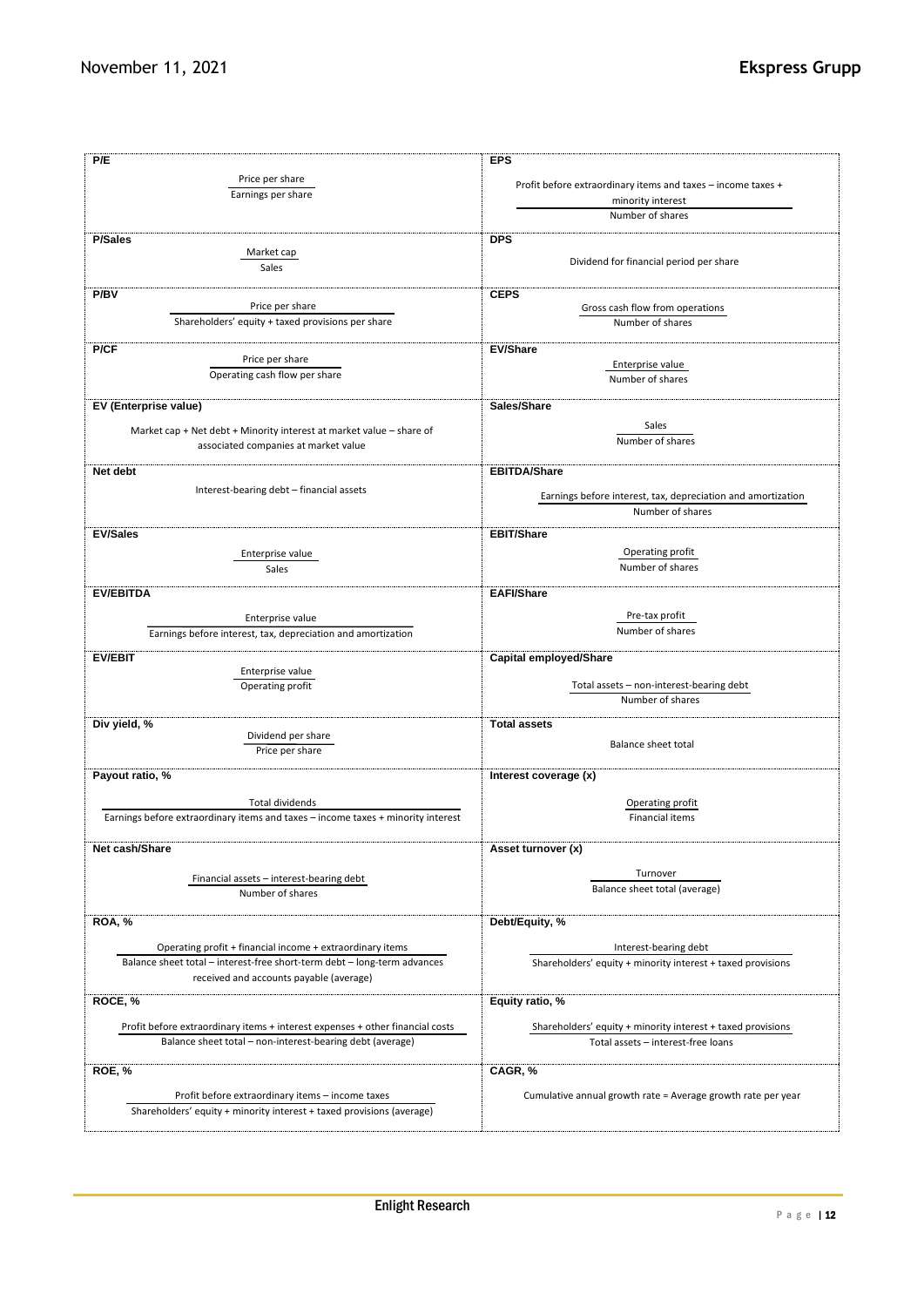#### Disclaimer

Enlight Research OÜ's main valuation methods are discounted cash flow valuation and peer valuation with common multiples such as Price to Earnings, Enterprise Value to EBITDA, dividend yield etc. Aforementioned methods are used to estimate a company's fair value according to the following three scenarios: Bull (positive), Base (main scenario), and Bear (negative).

This report is commissioned by the company covered in this report which means Enlight Research OÜ receives compensation to write research on the company. The compensation is pre-determined and does not depend on the content in the report. This report is not to be considered investment research under MiFID regulations. Enlight Research OÜ does not issue investment recommendations or advice.

This report is for informational purposes only i.e. it should not be considered as an offer to sell or buy. Investors are encouraged to make their own research and not rely solely on this report when making their investment decisions. The decision to invest or not to invest is fully the responsibility of the investor i.e. Enlight Research OÜ takes no responsibility nor gives any guarantees with regards to investment decisions made by investors. Investing in equities entails risk e.g. the price of an equity decreases. Past performance is not a guarantee for future performance.

This report is based on information and sources that Enlight Research OÜ deemed to be reliable. However, Enlight Research OÜ cannot guarantee the accuracy or completeness of the information. All forward-looking statements and financial forecasts entail uncertainty and are subject to change without notice. Enlight Research OÜ accept no liability for any loss or damage resulting from the use of this report.

The analyst(s) writing this report own shares in the company in this report: Yes

The analyst(s) responsible for this report are not allowed to trade in any financial instruments of the company in this report until after the analyst report has been published, or if other conflict of interest exist e.g. advisory related.

Investors should assume that Enlight Research OÜ is seeking, or is performing, or have performed advisory services or other revenue generating services for the company in this report. An analyst's compensation is never directly related to advisory projects. An analyst working on advisory projects will be taken over the "Chinese wall" as soon as relevant regulations and/or guidelines require this.

The document may not be copied, reproduced, distributed, or published to physical or legal entities that are citizens of or domiciled in any country where relevant laws and/or regulations prohibit this.

This report may not be copied, reproduced, distributed, or published other than for personal reasons without written permission by Enlight Research OÜ. To apply for permission, send an email to below address:

ResearchTeam@enlightresearch.net

© Copyright 2019 Enlight Research OÜ